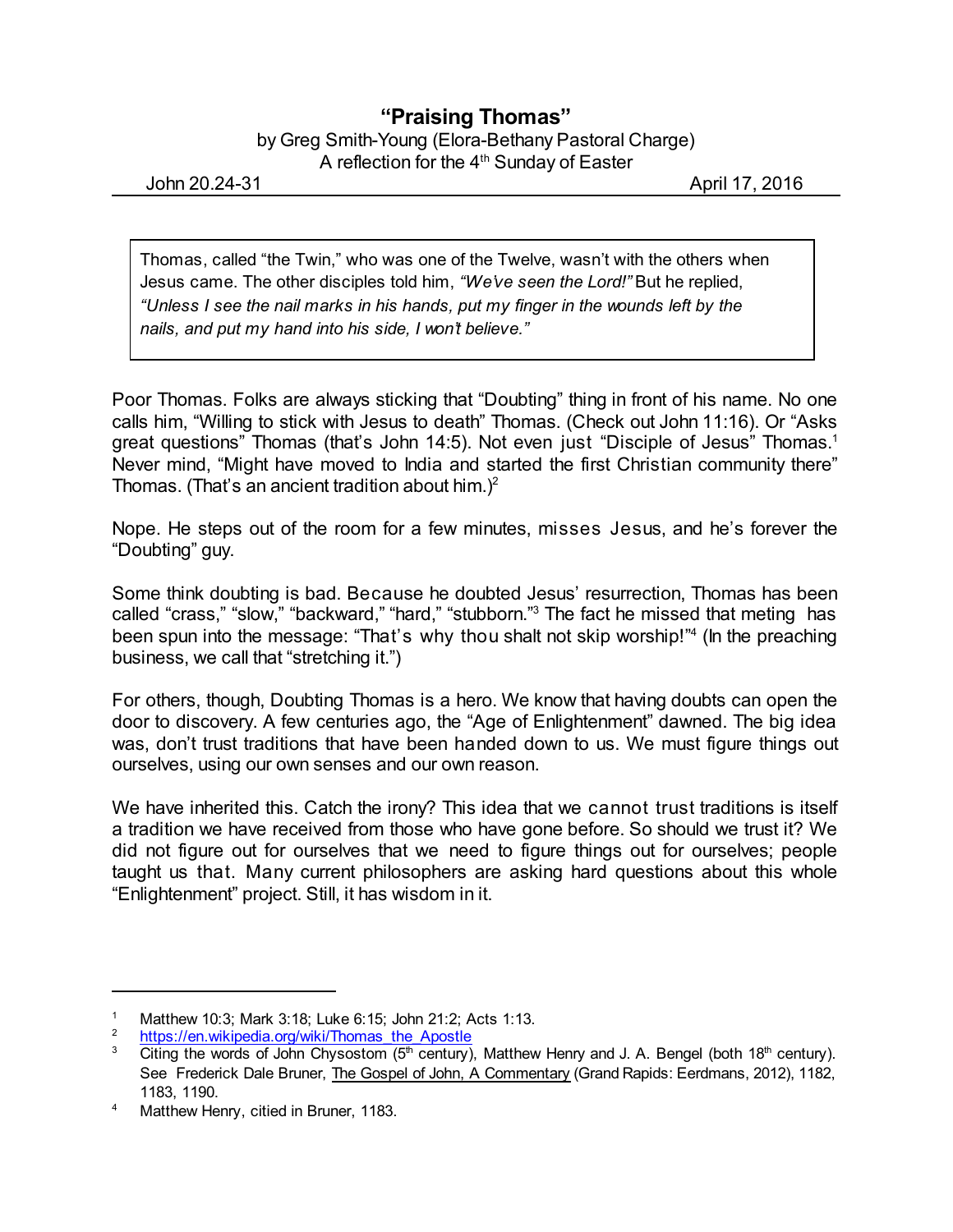The earliest accounts of Jesus, the Gospels in the Bible, are quite clear about something. Each of Matthew, Mark, Luke and John tell the perhaps-embarrassing truth that some of those closest to Jesus doubted that he had risen from the dead.

- Mark: The eleven [remaining disciples] *"had not believed those who saw him after he had risen."* 5
- Luke: *"These words [from the women who sawand spoke to Jesus] seemed to [the apostles] an idle tale, and they did not believe them."* 6
- Matthew: *"The eleven disciples went to Galilee, to the mountain to which Jesus had directed them. And when they saw him they worshiped him, but some doubted."* 7 (They were with him, and they doubted!)

And in John's Gospel, we have Doubting Thomas.

They do not cover this up. They don't spin a tale of a confident consensus. These Gospel writers were too committed to telling the truth, the whole truth. Which includes the fact that Jesus often left his disciples scratching their heads and rubbing their eyes.

Wouldn't they have been crazy if they did not have at least some questions, at least a moderate amount of uncertainty, at least a little bit of "You sure about that?" If that was them, surely it is okay for us too.

Here's the problem, though. Whether we are celebrating or criticizing him, we can stick Thomas with the "Doubting" thing, using Crazy Glue, so it never comes off. But his story doesn't end where Jessica paused. By God's grace, there is more!

<sup>&</sup>lt;sup>5</sup> Mark 16:14. Most scholars believe this ending of Mark's Gospel (16:9-20) was not part of the original text but added later. Perhaps the original ending was lost, or maybe it always ended in the abrupt fashion we see in 16:8. So the line in verse 14 was likely a later addition. Still, it is evidence of a willingness within the earliest Christian communities to acknowledge the doubts the first apostles experienced.

<sup>6</sup> Luke 24:11.

<sup>7</sup> Matthew 28:16-17.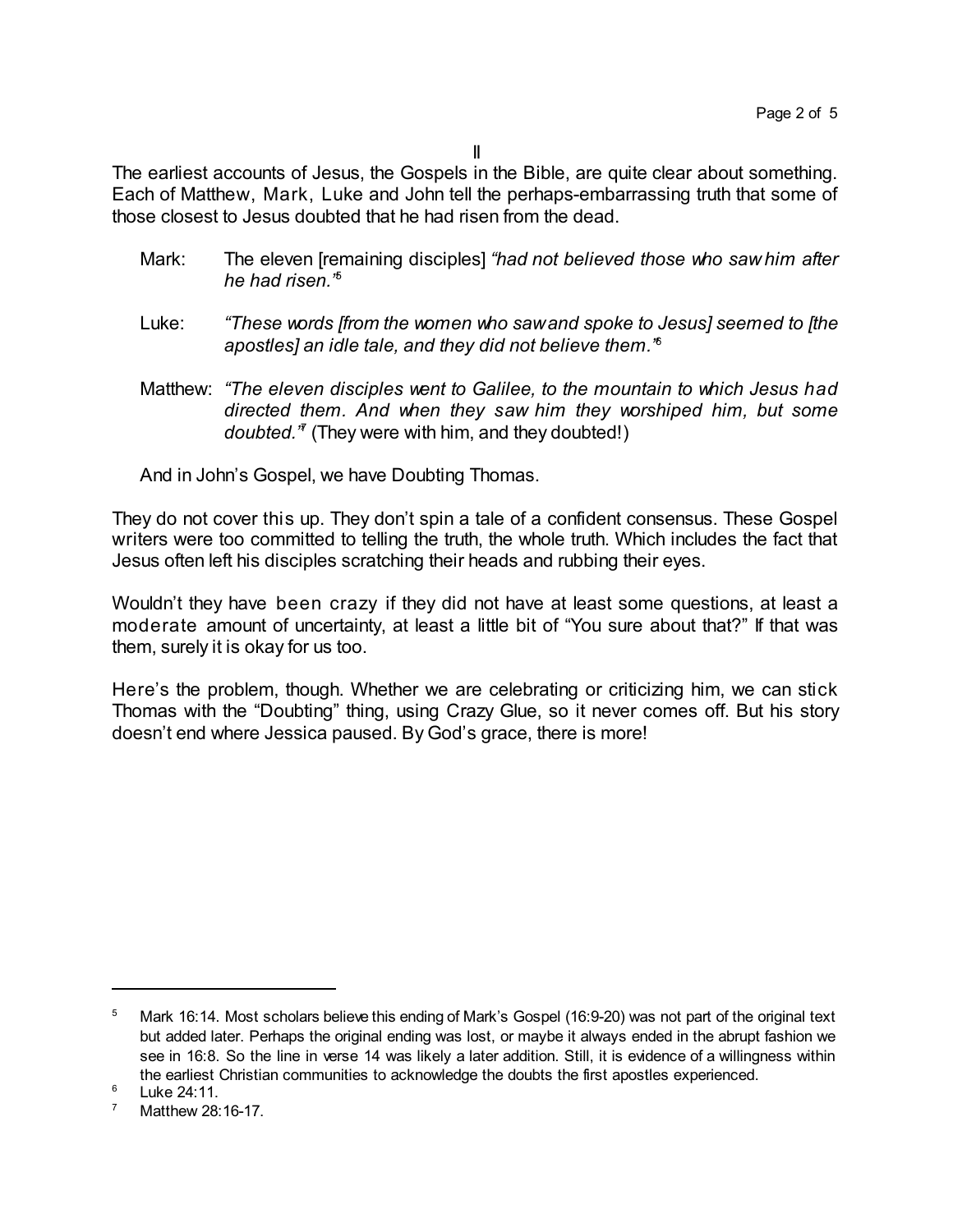A week later, Jesus's disciples were again in a house and Thomas was with them. Even though the doors were locked, Jesus entered and stood in the middle of them. He said, *"Peace to you."*

Then he said to Thomas, *"Put your finger here. Look at my hands. Put your hand into my side. No more disbelief. Believe!"*

Thomas responded to Jesus, *"My Lord and my God!"*

Jesus replied, *"Do you believe because you see me? Blessed are those who don't see and yet believe."*

Then Jesus did many other miraculous signs in his disciples' presence, signs that aren't recorded in this scroll. But these things are written so that you will believe that Jesus is the Messiah, God's Son, and that believing, you will have life in his name.

Adapted from The Common English Bible (CEB) translation

Did you notice? The other disciples already believed. Thomas did not (not yet). They were all still together. The others had seen Jesus alive. Jesus had commissioned them to tell others. Thomas was their first evangelistic opportunity! These newly Spirit-filled witnesses gave him their Spirit-filled witness.<sup>8</sup> And . . . it did not work. Thomas did not believe. And they kept community with him. A believer or not, they loved him. There is something here for us to hear, for when we share our faith with others.

Did you notice? When Jesus comes again, and Thomas finally sees for himself, Jesus does not rebuke him. His doubts were not a problem for Jesus, but an opportunity to show him. There is something here for us to hear, for when we share our faith with others.

Did you notice? It's Jesus who removes Thomas's doubt. Now matter how great the disciples witnessed, or how well they loved, Jesus created his faith. On his timetable! Jesus showed up when Jesus wanted to show up. Did he know the right time for Thomas to see him? I wonder. There is something here for us to hear, when we share our faith with others.

Our job is simply this: tell what we have seen and heard. Whatever happens, always love and welcome. Jesus will use us. His Spirit will move us to tell what we have seen and heard. His Spirit will move us to love and welcome. Jesus gives us important things to do. Still, in the end, faith is between Jesus and each person. That's good news! We can entrust people to him.

<sup>8</sup> Bruner, 1185.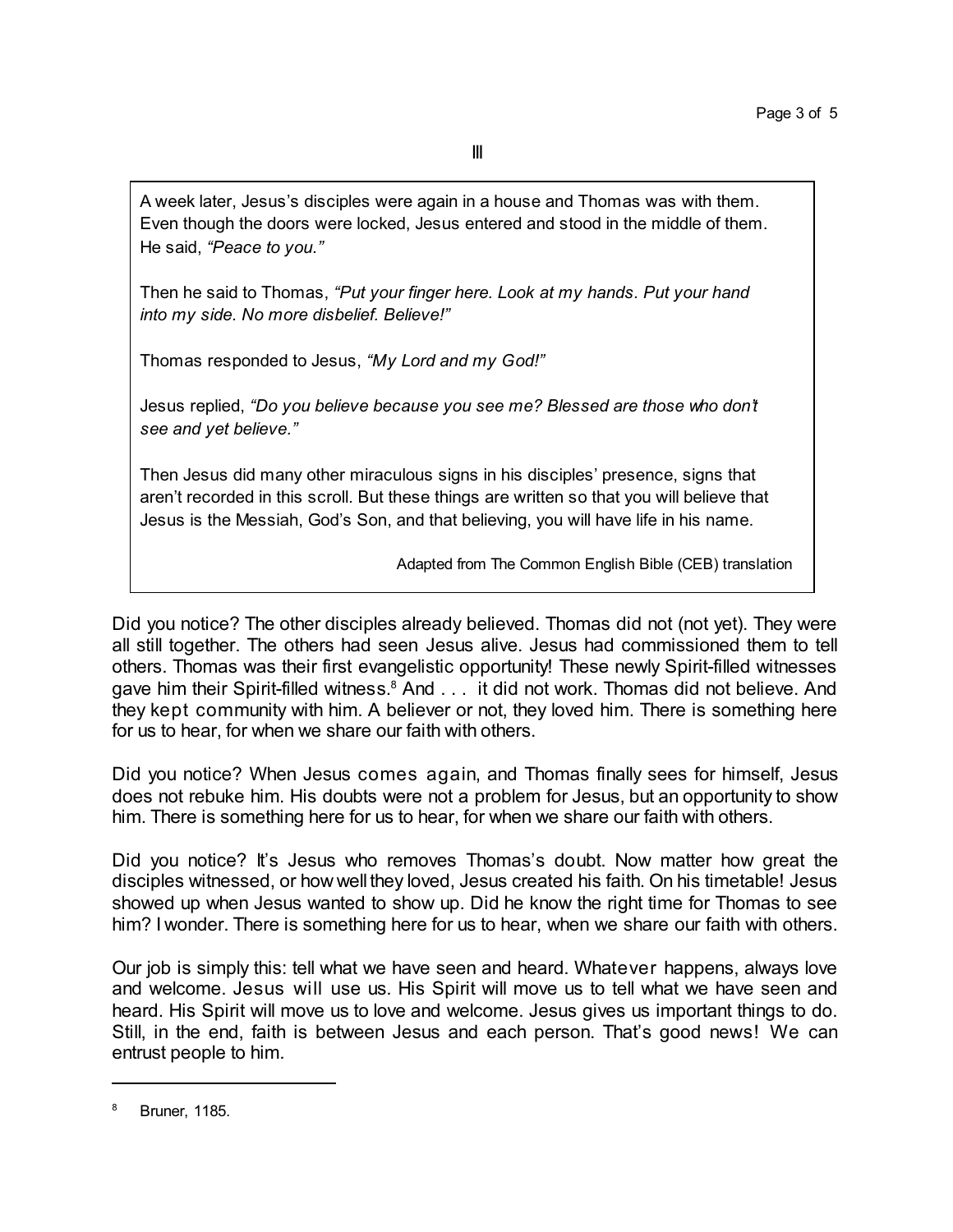While we're at it . . . did you notice? Upon seeing Jesus, "Doubting Thomas" becomes "Believing Thomas." And "Believing Thomas" becomes "Praising Thomas."

## *"My Lord and my God!"*

*My God:* God, the Creator. God, the life-Giver. God, the covenant-Maker.

*My Lord:* The Lord of Abraham and Sarah, Isaac and Rebekkah, Jacob . . . and Leah, Bilhah and Zilpah (long story).<sup>9</sup> The Lord called to Moses from a burning bush. The Lord led God's People to freedom. The Lord gave the Torah on Mount Sinai. *"Hear, O Israel: The LORD our God, the LORD is one. You shall love the LORD your God with all your heart and with all your soul and with all your might." 10 "I am the LORD your God, who brought you out of the land of Egypt, out of the house of slavery. You shall have no other gods before me."* 11

## *"My Lord and my God!"*

Thomas addresses Jesus with language jealously reserved for the Lord God. From the lips of formerly-doubting Thomas comes the highest exaltation of Jesus we find in all the Gospels.<sup>12</sup>

These particular words of praise had special resonance when the Gospel of John was being crafted together from earlier sources. It was toward the end of the 1<sup>st</sup> century. The Emperor at the time was Domitian. People addressed him as *"Dominus et Deus.*" "Lord and God." Thomas' praise is counter-cultural. It is a subversive claim against the powers, about who is really in charge.<sup>13</sup>

When does Thomas pour out this praise? Not simply when he sees Jesus. When he beholds his wounds. The Risen Jesus: wounded, pierced, brutalized, rejected, crucified.

Every reason to doubt. Except, it is true! *"My Lord and My God!"*

 $\frac{9}{10}$  Genesis 29-30.

Deuteronomy 6:4-5.

<sup>&</sup>lt;sup>11</sup> Exodus 20:2-3. Raymond Brown wrote, "it is Thomas who makes clear that one may address Jesus in the same language in which Israel addressed Yahweh. Now is fulfilled the will of the Father . . . "that all may honor the Son just as they honor the Father" (John 5:23)." Quoted in Bruner 1183.

 $12$   $\degree$  "This is the only time that Jesus is addressed as God in the fourfold Gospel. Jesus is not often called God in the remaining New Testament literature either." Bruner, 1188.

<sup>13</sup> Bruner, 1192. This is alleged by Suetonius and Cassius Dio, historians writing after Domitian's time. Whether these titles were used by Domitian himself or his followers is debated. Either way, pretentions to divinity by Domitian and other caesars is well-attested. <https://en.wikipedia.org/wiki/Domitian>